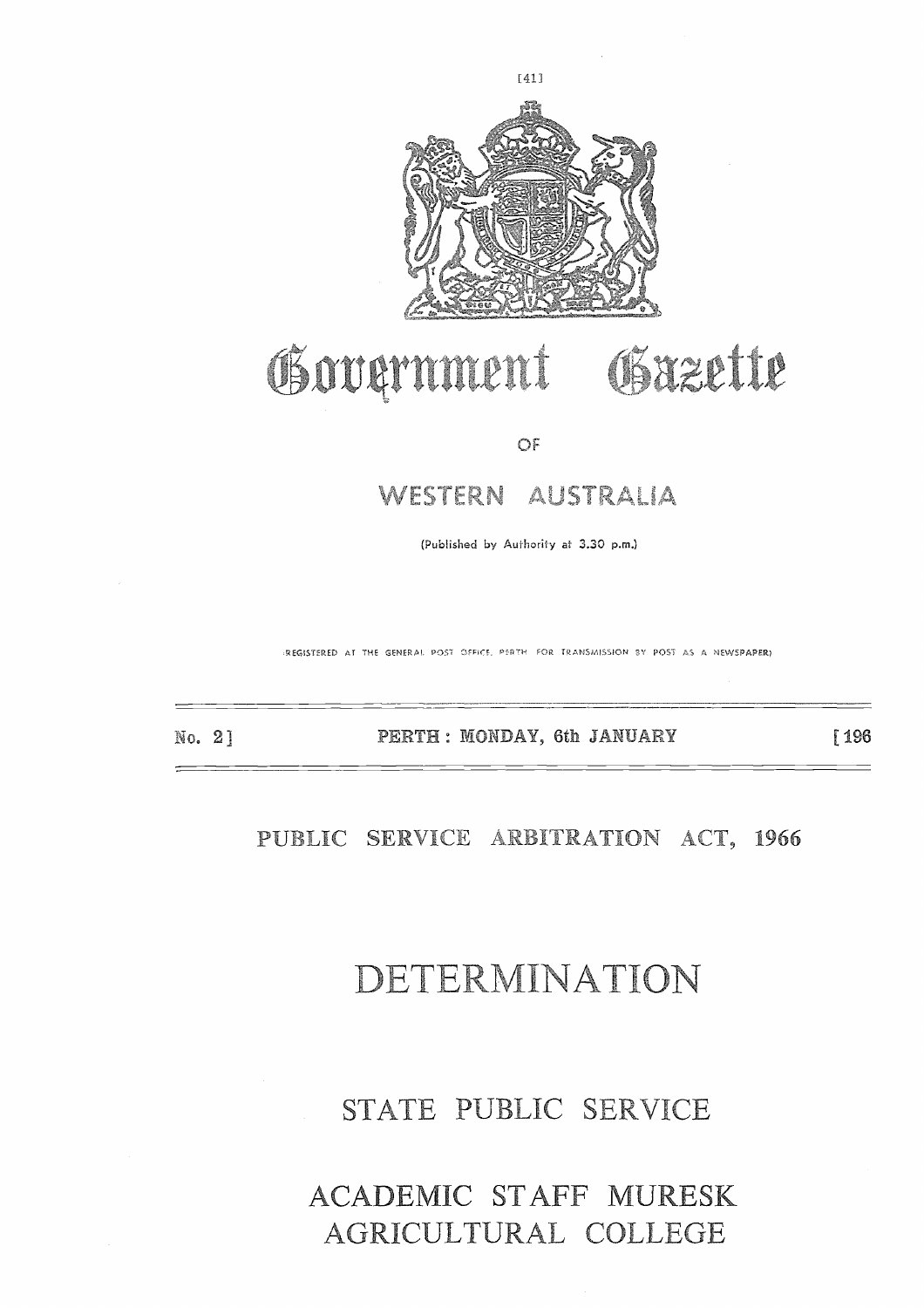## <sup>2</sup><br>PUBLIC SERVICE ARBITRATION ACT, 1966<br>STATE PUBLIC SERVICE

## **STATE PUBLIC SERVICE**

## **Determination—Academic** Staff Muresk Agricultural College

PURSUANT to Section 12 of the Public Service Arbitration Act, 1966, I, Ralph Herbert Doig, Public Service Commissioner, hereby determine the salaries or salary ranges appropriate to offices covered by the Public Service Professional Division (Academic Staff Muresk Agricultural College) Salaries Agreement, No. 46 of 1968 as at 8th October, 1968, in terms of the salaries or salary ranges laid down in Clauses 5 and 6 of that Agreement.

For convenience the salaries or salary ranges allocated have been indicated by the following levels:—

|          |                                                                                                                                                             |  |  |  | Per Annum<br>$\$$ |
|----------|-------------------------------------------------------------------------------------------------------------------------------------------------------------|--|--|--|-------------------|
|          | Level 1. $\left\{ \begin{array}{ll} \mbox{Lecturer} & \dots & \dots & \dots & \dots \\ \mbox{Lecturer, Housemaster and Sportsmaster} & \end{array} \right.$ |  |  |  | 4,010<br>4,150    |
|          |                                                                                                                                                             |  |  |  | 4,290<br>4,430    |
|          |                                                                                                                                                             |  |  |  | 4,570             |
|          |                                                                                                                                                             |  |  |  | 4,710<br>4,850    |
|          |                                                                                                                                                             |  |  |  | 4,990<br>5,130    |
|          |                                                                                                                                                             |  |  |  | 5,270             |
|          |                                                                                                                                                             |  |  |  | 5,410             |
| Level 2. | Senior Lecturer                                                                                                                                             |  |  |  | 5,860<br>6,010    |
|          |                                                                                                                                                             |  |  |  | 6,170             |
|          |                                                                                                                                                             |  |  |  | 6,330             |
| Level 3. | Assistant Principal and Senior Lecturer                                                                                                                     |  |  |  | 6,650             |
|          |                                                                                                                                                             |  |  |  | 6,950             |
| Level 4. | Principal<br>$\cdots$                                                                                                                                       |  |  |  | 8,900             |